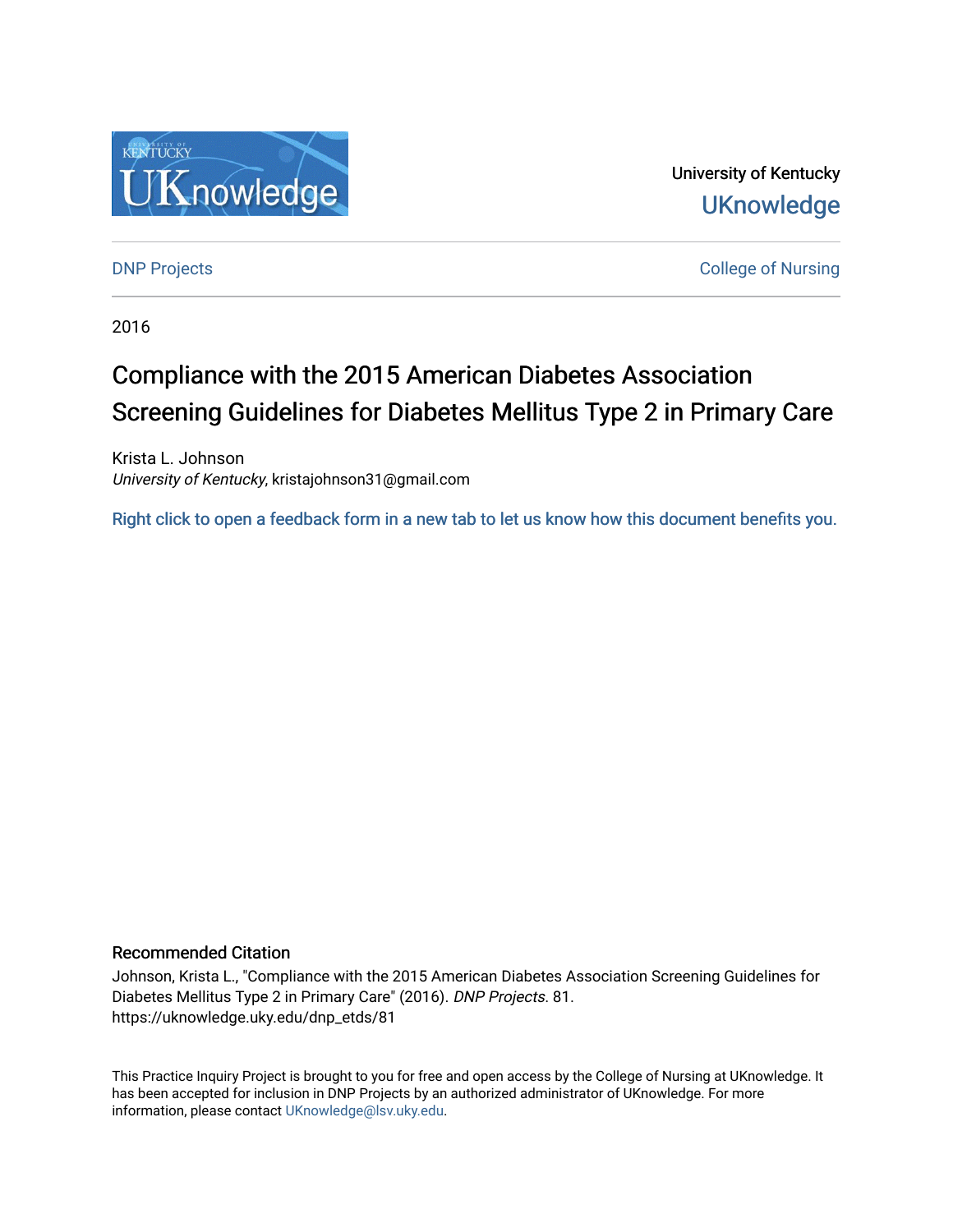Compliance with the 2015 American Diabetes Association Screening Guidelines for Diabetes

Mellitus Type 2 in Primary Care

Krista L. Johnson

University of Kentucky

Nancy Kloha DNP, APRN, FNP-BC- Committee Chair/ Faculty Advisor Judith Daniels PhD, APRN, FNP, PNP- Committee Member Kathy Wheeler PhD, RN, APRN, FAANP- Clinical Mentor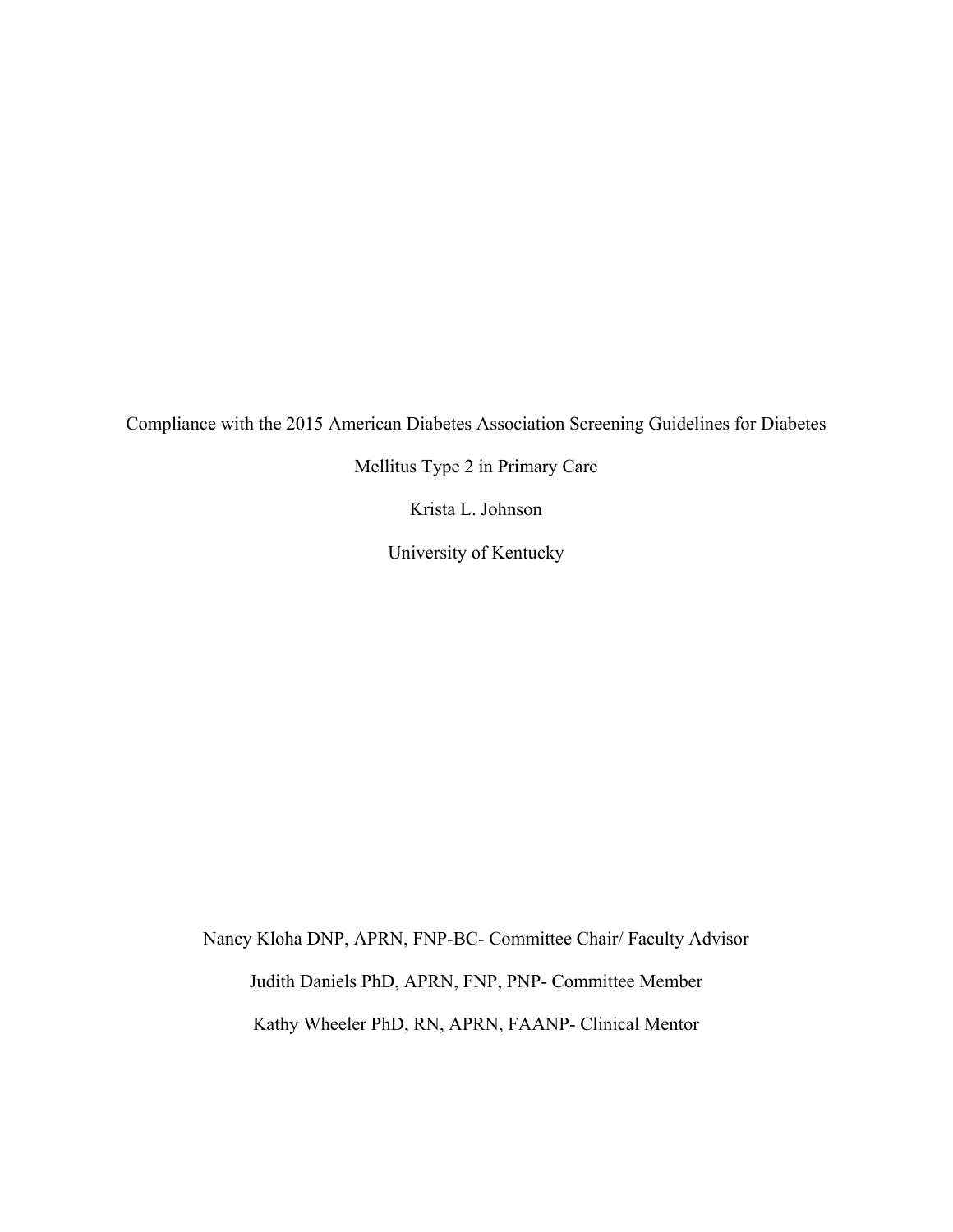#### **Acknowledgements**

I would like to acknowledge my family and friends for their love and support throughout this program. I would like to give a special thank you to my faculty advisor, Dr. Nancy Kloha, for all of her encouragement and guidance for the past five years. Also, thank you to my other committee members, Dr. Judith Daniels and Dr. Kathy Wheeler, for setting the bar high and helping me become a better writer and scholar.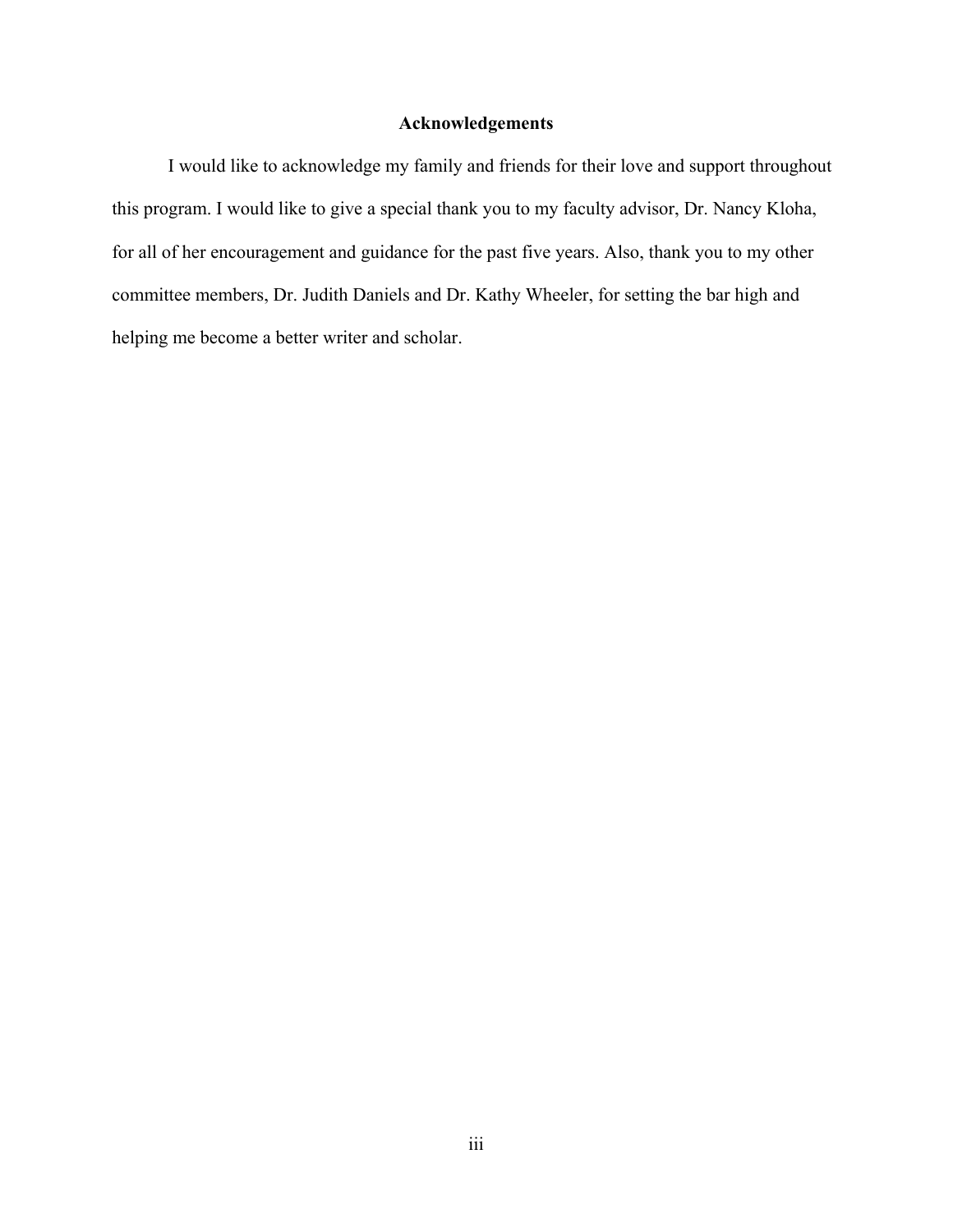### **Table of Contents**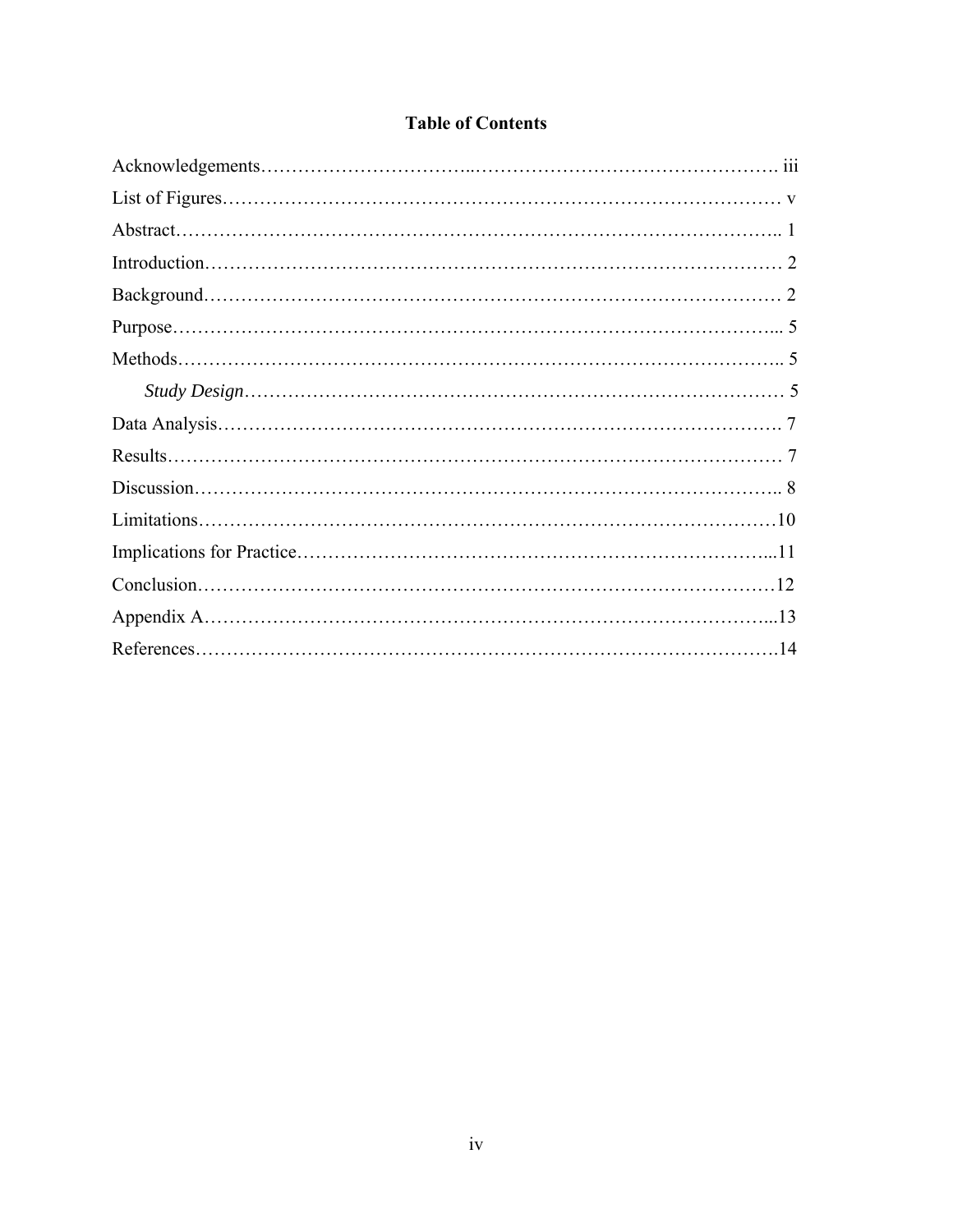# **List of Figures**

|--|--|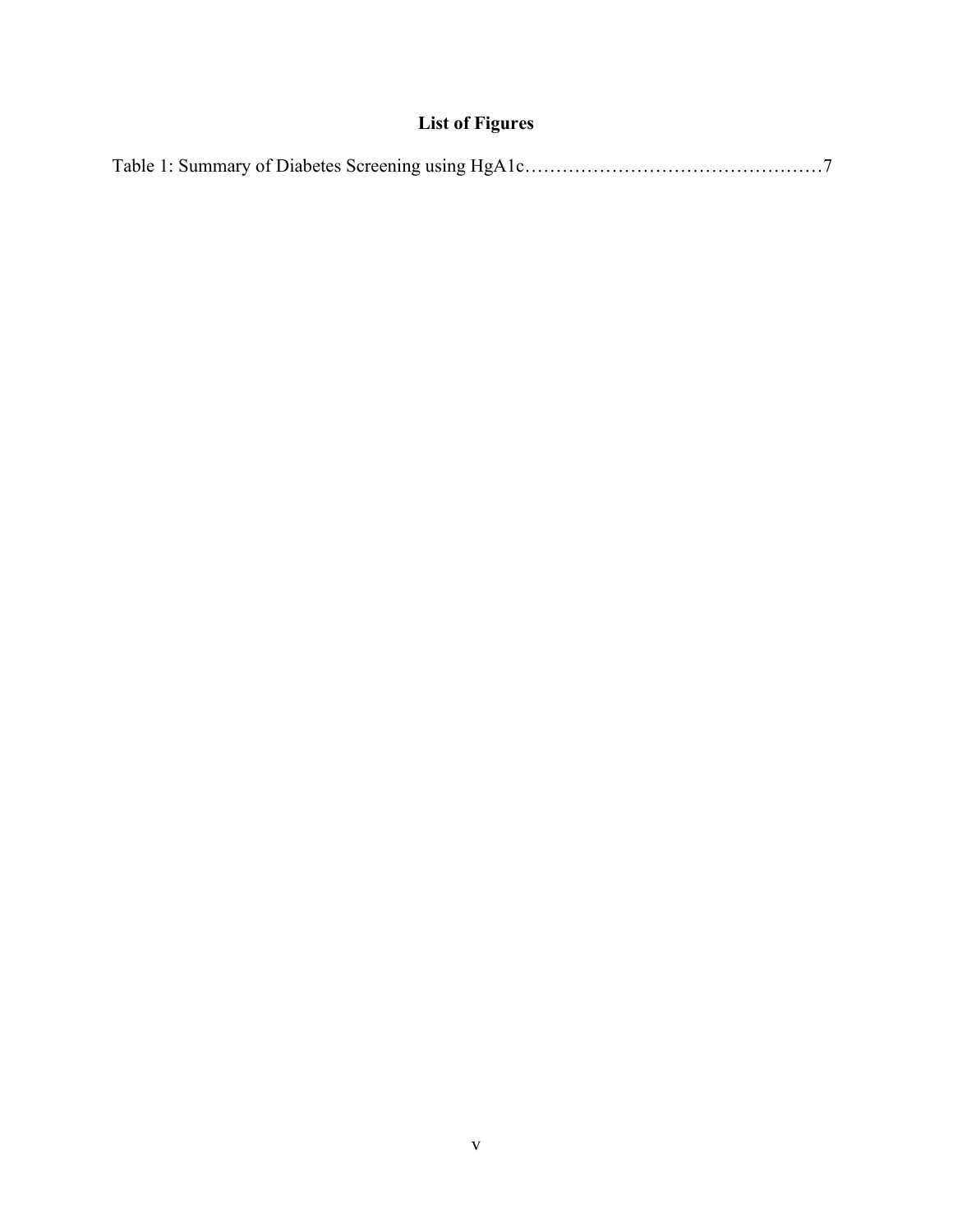#### **Abstract**

**Purpose:** The purpose of this project was to evaluate provider use of hemoglobin (HgA1c) measurement as a method of screening for Type Two Diabetes Mellitus (T2DM) per the 2015 American Diabetes Association screening guidelines in a multidisciplinary primary care clinic in Kentucky.

**Methods:** A retrospective electronic medical record review was conducted in a large ambulatory care clinic. A master list was compiled of all patients aged 45-89 years who were seen for any reason the first week of November 2015. A total of 127 records that met inclusion criteria were randomly selected. The proportion of patients who were appropriately screened in the past three years with HgA1c measurement was calculated. Data was analyzed using descriptive statistics. **Results:** Approximately 60% of all of the patients who met both the age and BMI screening criteria were screened in the past three years using HgA1c. Of those patients who were screened, 3.9% met criteria for the diagnosis of diabetes, and approximately 40% met criteria for the diagnosis of pre-diabetes based on the HgA1c results.

**Conclusions:** Using only the HgA1c as a method of screening, providers in this clinic appropriately screened 60% of all patients who met the criteria of BMI and age which exceeds the projected compliance rate in the literature.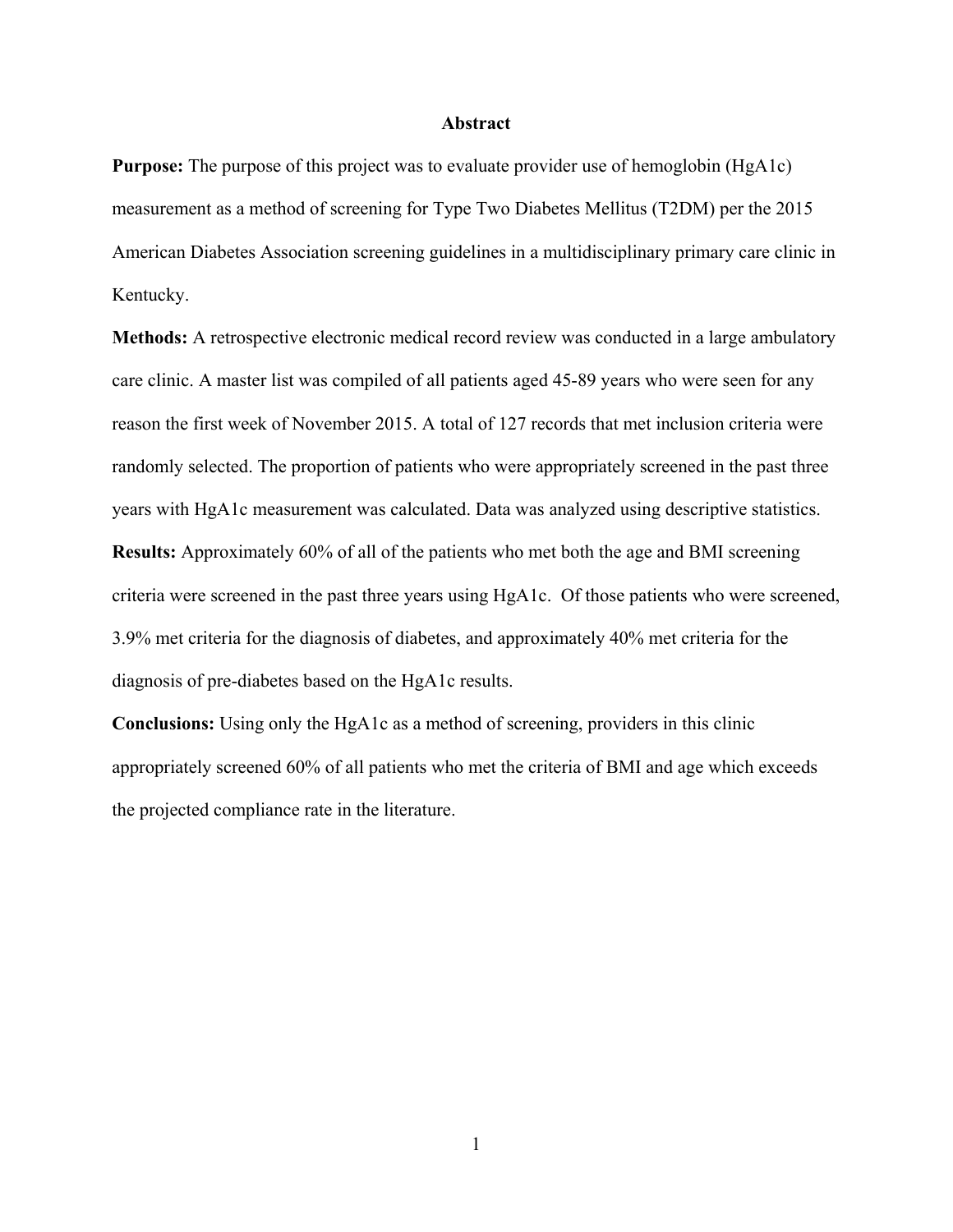#### **Introduction**

Type Two Diabetes Mellitus (T2DM) is a complex chronic illness that can have lifethreatening complications. This illness requires a partnership between the healthcare provider and the patient in order to manage the disease and prevent complications. There are several risk factors for diabetes. The two primary risk factors of obesity and age should be used to determine screening for diabetes. The American Diabetes Association (ADA, 2015) provides screening recommendations for diabetes using these two risk factors as indicators. Though a number of options for screening are available to providers, the HgA1c is the most comprehensive, reliable and easy to use screening test. Unfortunately, not all providers are screening based upon risk factors nor are they using the HgA1c to screen. The purpose of this project is to evaluate provider compliance with the 2015 ADA screening guidelines in a multidisciplinary primary care clinic in Kentucky.

#### **Background**

 Diabetes is the seventh leading cause of death in the United States and affects approximately 23.6 million people. It is estimated 25 percent of Americans have diabetes but are undiagnosed and another 57 million are at increased risk for developing diabetes within a few years (U.S. Department of Health and Human Services [USDHHS], 2015). In 2012 the Centers for Disease Control and Prevention (CDC) noted the age-adjusted rate of adults diagnosed with diabetes in Kentucky has doubled from approximately four percent 1994 to approximately ten percent in 2012, a rate above the national average of nine percent during the same time period. The age-adjusted rate of adults with pre-diabetes in Kentucky of approximately eight percent was above the national average of seven percent as well (CDC, 2012).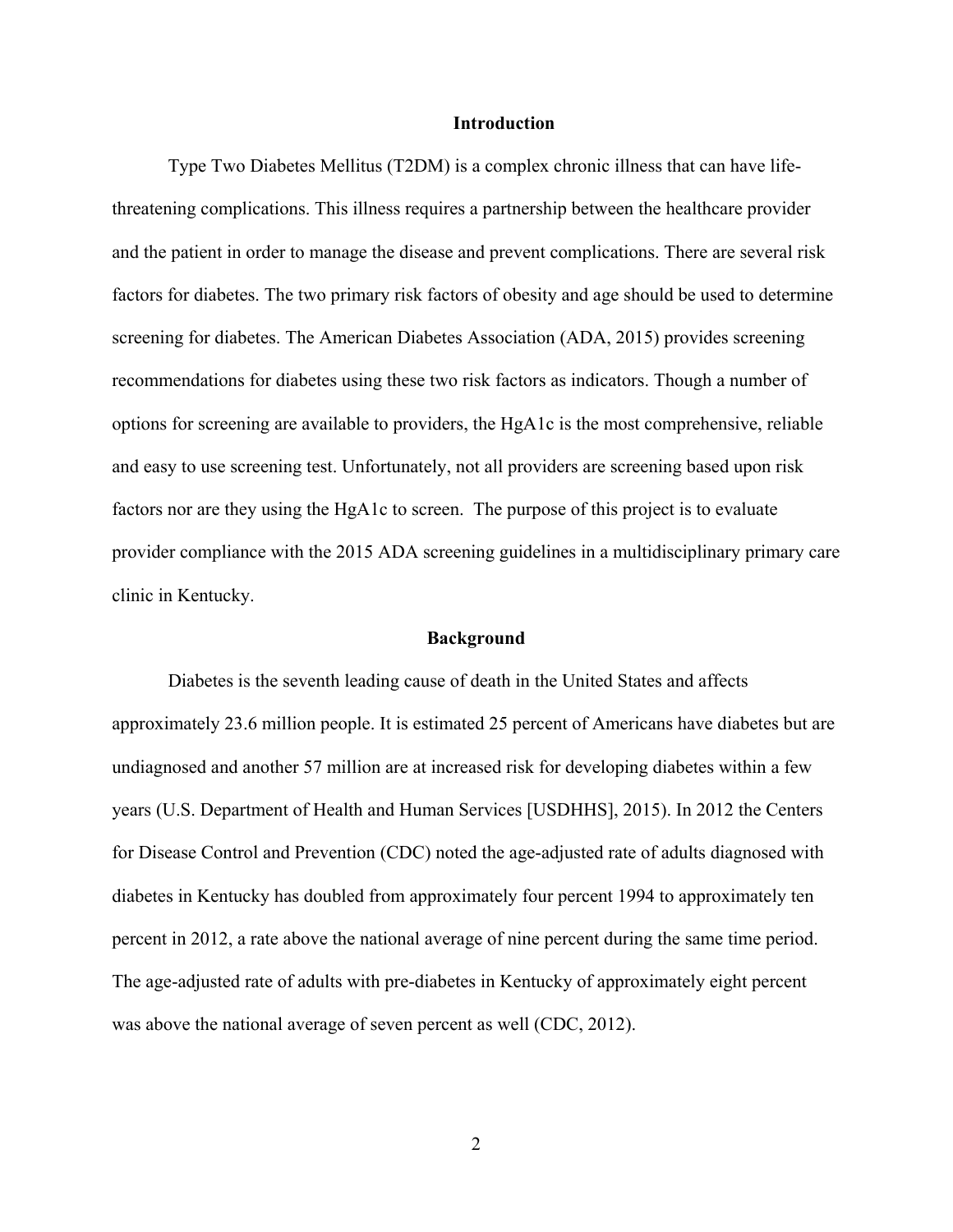There are several complications of diabetes. Per the U.S. Department of Health and Human Services (2015) diabetes can lower life expectancy by 15 years and increase the risk of heart disease two to fourfold. It is the leading cause of lower limb amputation, adult-onset blindness, and kidney failure. These complications may be prevented by early recognition of the disease, lifestyle modifications, and medication management (USDHHS, 2015; ADA, 2015; Chatterjee et al., 2010).

The cost for medical care for patients with diabetes is substantial. In 2007, the financial burden of diabetes medical care was approximately \$174 billion in the United States which included disability and premature death (USDHHS, 2015). For Kentucky, the estimated cost of diabetes was over three billion dollars, which included direct and indirect medical costs and reduced productivity in 2015 (KY Department for Medicaid Services, 2015). Associated healthcare costs are expected to increase proportionately with the number of individuals diagnosed with diabetes and prediabetes.

Screening for T2DM leads to earlier diagnosis and interventions to prevent progression of the disease and subsequent complications. Screening for diabetes using HgA1c (Chatterjee et al., 2010) and fasting plasma glucose improves health outcomes (Hanna et al., 2012; The Diabetes Prevention Program Research Group, 2005) and is cost effective (Chatterjee et al., 2010). However, not all practitioners are using the same guidelines for screening (Sarkar, Lopez, Black & Schillinger, 2011; Kuntz et al., 2012; Serrano, Leiferman, & Dauber, 2007). Several respected organizations such as the ADA, Diabetes Prevention Program, US Preventive Services Task Force (USPSTF), American Heart Association, the American College of Physicians, the Endocrine Society, and the Veterans Health Administration, periodically publish recommendations for screening. In 2008, the USPSTF published recommendations for screening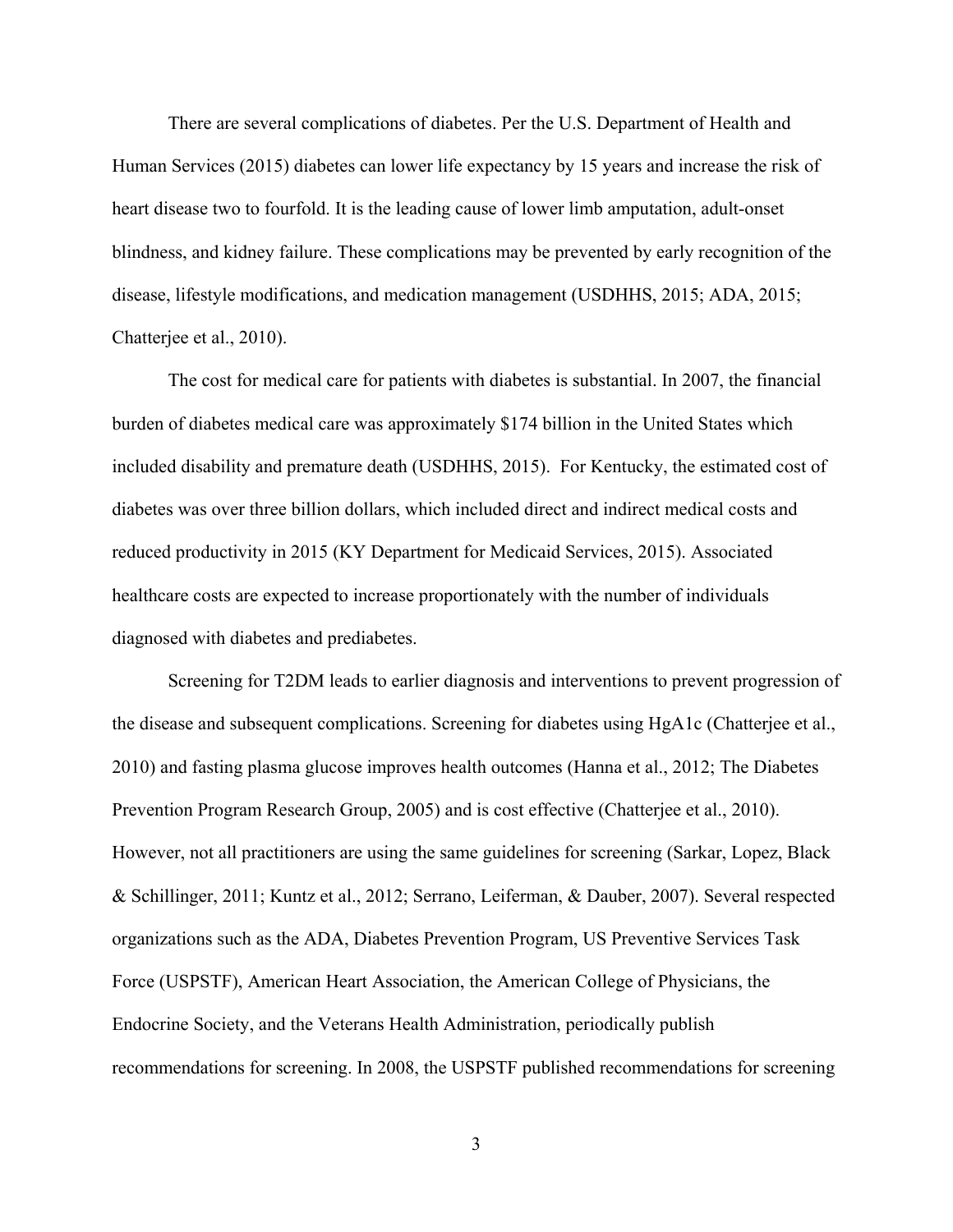individuals with hypertension as the only risk factor. In contrast, the ADA recommends screening based on multiple risk factors.

Most organizations agree individuals greater than age 40 who are overweight or obese should be screened for T2DM at least every three years (DPP, 2005; Siu, 2015; ADA, 2015). Dall et al. (2014) suggested the use of the ADA screening guidelines detected significantly more individuals with prediabetes and diabetes than the USPSTF guidelines. Such stark inconsistencies in recommendations could lead to missed screening opportunities and delayed diagnoses.

Recently the USPSTF published guidelines recommending screening every three years for all individuals ages 40-70 years who are overweight or obese (Siu, 2015). The ADA (2015) has no age limit for screening but recommends screening individuals 45 years or older who have a BMI of 25 or greater at least every three years. More frequent screening is recommended for individuals who have one or more risk factors including physical inactivity, ethnicity, past medical history, family medical history, and co-morbidities such as hypertension and hyperlipidemia (ADA, 2015).

 Testing for diabetes can be done using either HgA1c level, fasting plasma glucose, or 2 hour oral glucose tolerance test (ADA, 2015). The ADA (2015) guidelines state the HgA1c is preferred because of its convenience. It provides a more accurate idea of blood glucose control reflecting the preceding three months. It is not affected by acute factors such as illness, stress, or recent food consumption (ADA, 2015; Degling, Rock, & Rogers, 2011). Levels may be affected by characteristics of the individual including anemia, ethnicity, and age (ADA, 2015)

 The diagnosis of diabetes or pre-diabetes can be established on the HgA1c result. Prediabetes describes individuals at an increased risk for development of diabetes. It has been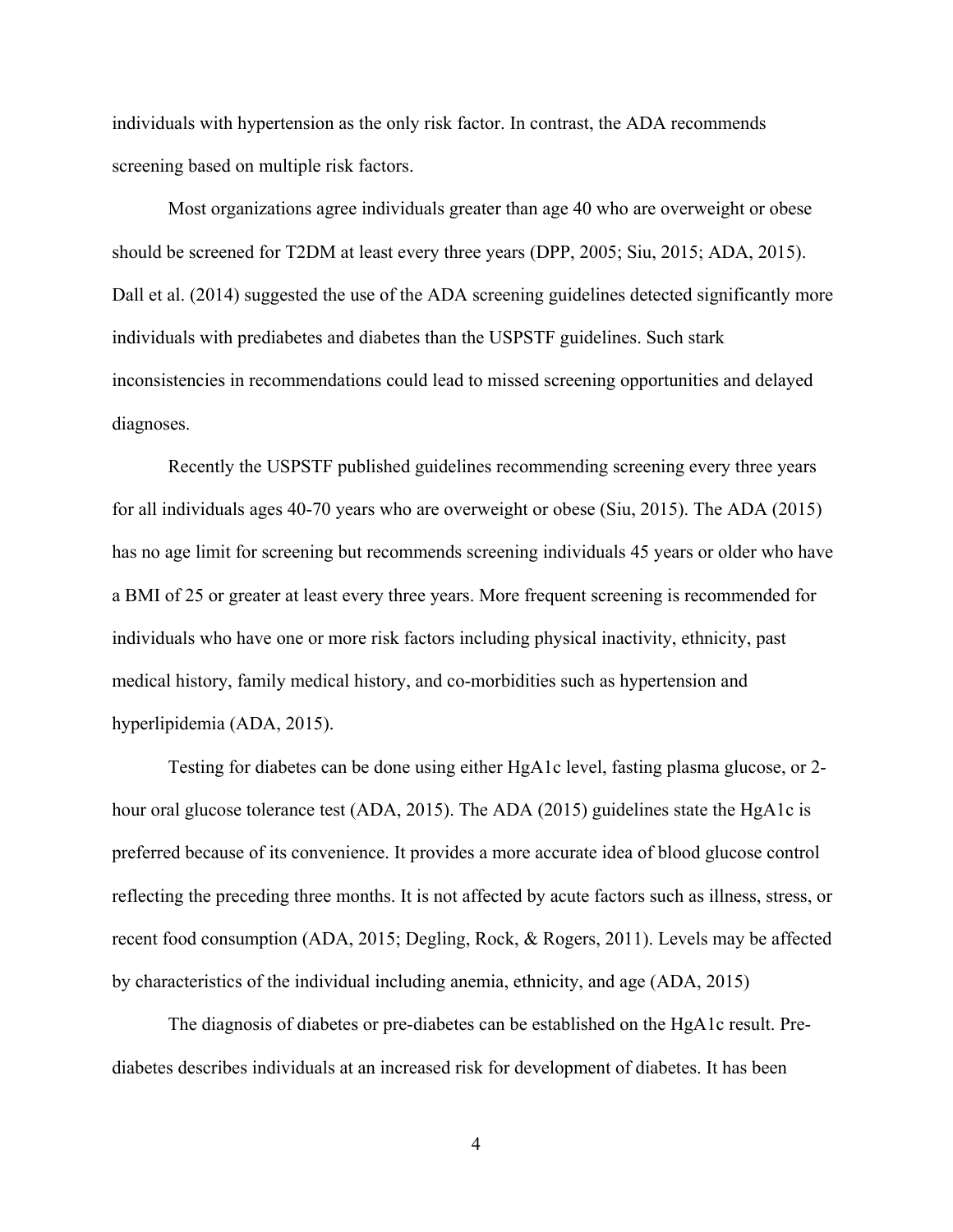suggested HgA1c values are strong predictors of progression to diabetes. Per the ADA (2015), HgA1c values of 6.5% or greater are consistent with the diagnosis of diabetes. Hemoglobin A1C values of 5.7-6.4% are consistent with the diagnosis of pre-diabetes. Zhang et al. (2010) reported individuals with HgA1c values of 5.5-6.0% had up to a 25% chance and those with values of 6.0- 6.5% had up to a 50% chance of developing diabetes within five years.

#### **Purpose**

 The purpose of this project was to evaluate provider compliance with the 2015 ADA screening guidelines for T2DM using HgA1c measurements in a multidisciplinary primary care clinic in Kentucky. There were four objectives for this project. The primary objective of this study was to determine the proportion of patients 45-89 years of age at high risk for diabetes  $(BMI \ge 25)$  who were screened for diabetes using HgA1c at or within the three years prior to the sampled visit. A second objective was to determine if patients were screened at acute problem visits or health maintenance visits. The third objective was to determine the number of acute and health maintenance visits in the past three years where screening could have been conducted if indicated. Lastly, this study aimed to determine whether or not patients who met screening criteria were screened, using HgA1c, more frequently than every three years.

#### **Methods**

#### **Study Design**

 This study was approved by the Institutional Review Board for Protection of Human Subjects at the University of Kentucky and by the internal research committee at the primary care clinic. A retrospective chart audit was conducted to determine whether patients who met inclusion criteria were screened using HgA1c measurements in the past three years. Patients met inclusion criteria if they were between 45-89 years old, had a BMI  $\geq$ 25, and were seen the first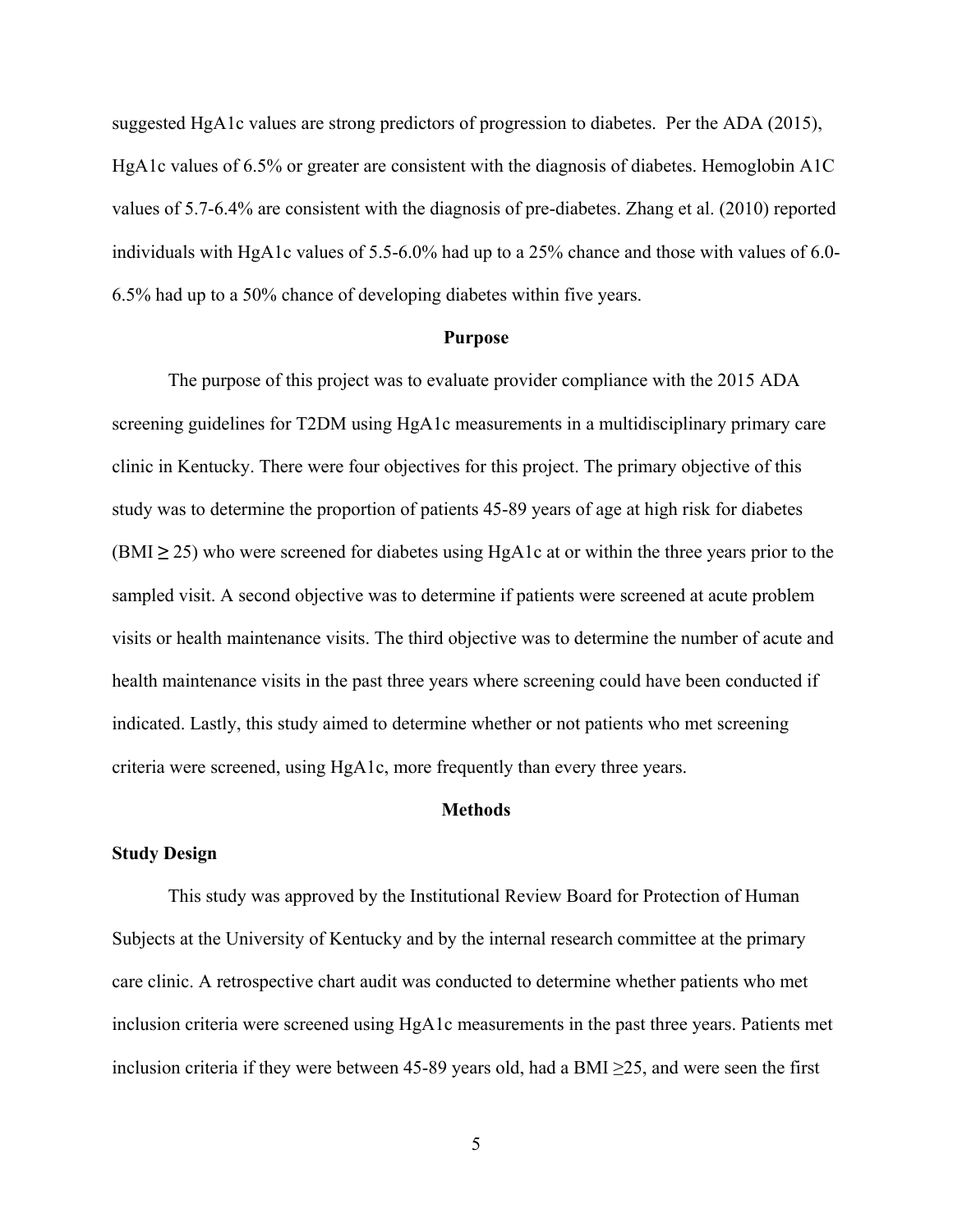week of November 2015. Patients were excluded if they had a previous diagnosis of diabetes mellitus type 1, diabetes mellitus type 2, pre-diabetes, gestational diabetes, impaired glucose tolerance, or impaired fasting glucose

 A total of 565 patients over the age of 45 were seen during the study interval. Using the World Health Organization (2008) guide to choosing a sample size, for a population of 565 patients, a sample of 127 patients was recommended for statistical significance. Data collected included patient demographics, credentials of the provider who appropriately ordered a HgA1c screening test, the HgA1c result, the visit type (acute or health maintenance), the number of "missed opportunities", and whether or not the patient was screened more frequently than every three years (see *Appendix A: Data Collection Table*). De-identified data was collected using an electronic data collection form (see Appendix A) and was stored using REDCap®, a secure, password protected web-based application.

After receiving a master list of patients meeting inclusion criteria (age and BMI) who had been seen for an acute or health maintenance visit, every fourth chart was reviewed until the goal sample of 127 patients was met. Acute visits were included because this may be the only opportunity to screen patients who miss health maintenance visits. It is important to note at this clinic, providers practice under a team model. Each patient is assigned to a team consisting of an attending, two resident physicians, and one advanced practice registered nurse. The physicians are assigned as the primary care providers. However, the APRN is a vital part of the health care team, seeing mostly acute sick visits, chronic disease follow-ups, and initial disease specific visits for new patients. This model allows patients to be seen in a timely manner and improves access to care.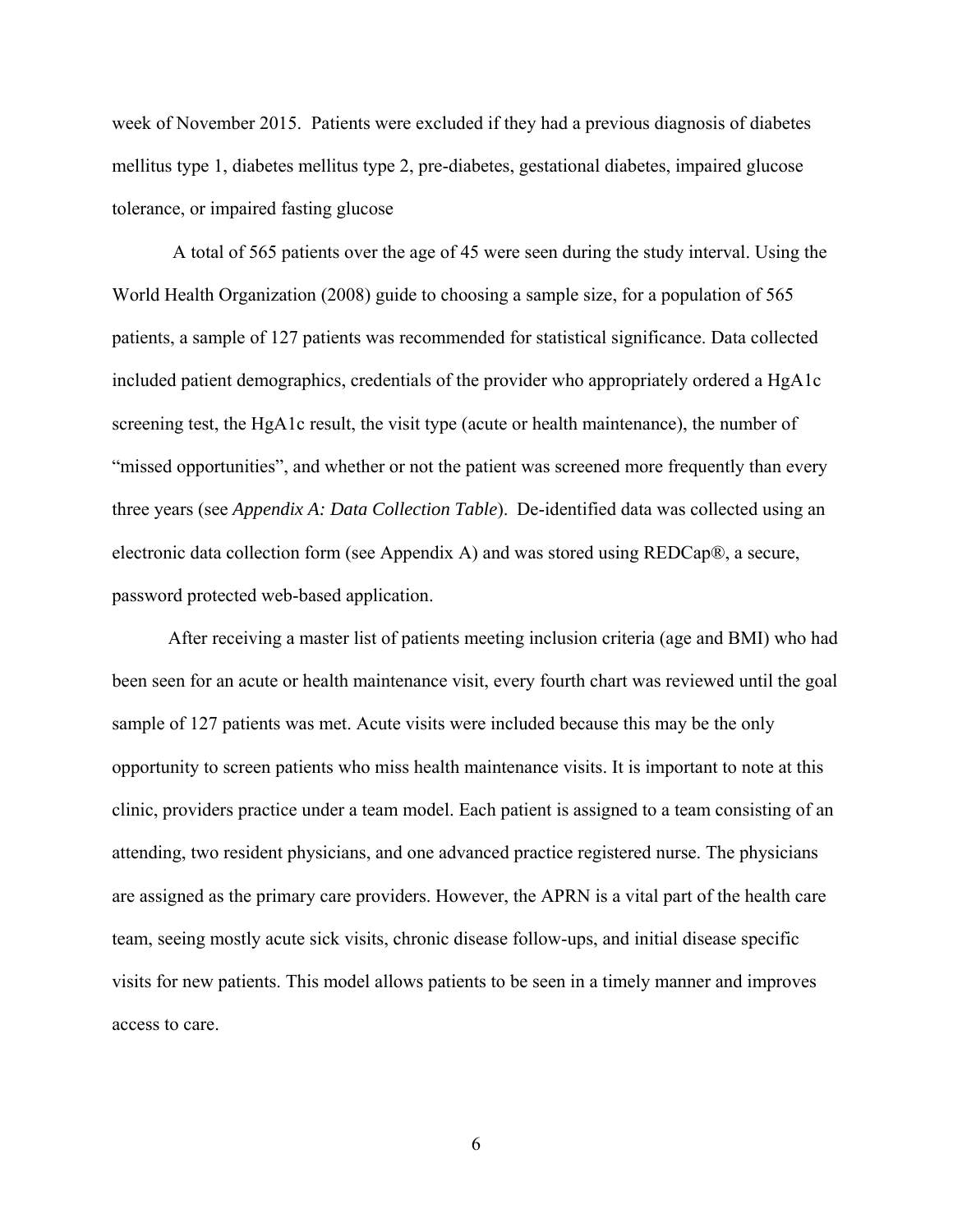#### **Data Analysis**

 Results from the retrospective electronic medical record review were analyzed using SPSS 22 statistical software. Initially, statistical significance between provider type and screening was anticipated. However, due to the distribution in numbers of the provider types in the sample, this relationship could not be adequately evaluated. Therefore, descriptive statistics including frequencies, means, and percentages were used to evaluate study objectives regarding screening practices.

#### **Results**

Of the 595 patients who were seen during the first week of November 2015, 127 patients who met inclusion criteria were systematically selected. This sample had an average age of 59.1 years old, with a range of 45-88 and a standard deviation of 9.6. Sixty-one percent of the sample were females. The average BMI was 30.3 with a range of 25.0-43.6 and a standard deviation of 4.2. Fifty-two percent of the patients in the sample were considered overweight (BMI 25.0-29.9), the remaining individuals were considered obese (BMI  $\geq$  30).

| Variable                                     | $n(^{0}\!/_{0})$ |
|----------------------------------------------|------------------|
| Were patients who met criteria $(N=127)$     |                  |
| screened?                                    |                  |
| Yes                                          | $76(60\%)$       |
| N <sub>0</sub>                               | 51 $(40\%)$      |
| Visit type of those screened $(n=76)$        |                  |
| <b>Health Maintenance</b>                    | $68(90\%)$       |
| Acute                                        | $8(10\%)$        |
| Were patients screened more than every three |                  |
| years using HgA1c?                           |                  |
| Yes                                          | $23(30\%)$       |
| N <sub>o</sub>                               | 53(70%)          |
| A1c results of those screened $(n=76)$ :     |                  |
| Diabetes (HgA1c $\geq 6.5\%$ )               | 3(4%)            |
| Pre-diabetes (HgA1c 5.7-6.49%)               | $30(40\%)$       |
| Normal (HgA1c $\leq$ 5.7%)                   | 43(56%)          |

**Table 1.** *Summary of Diabetes Screening using HgA1c*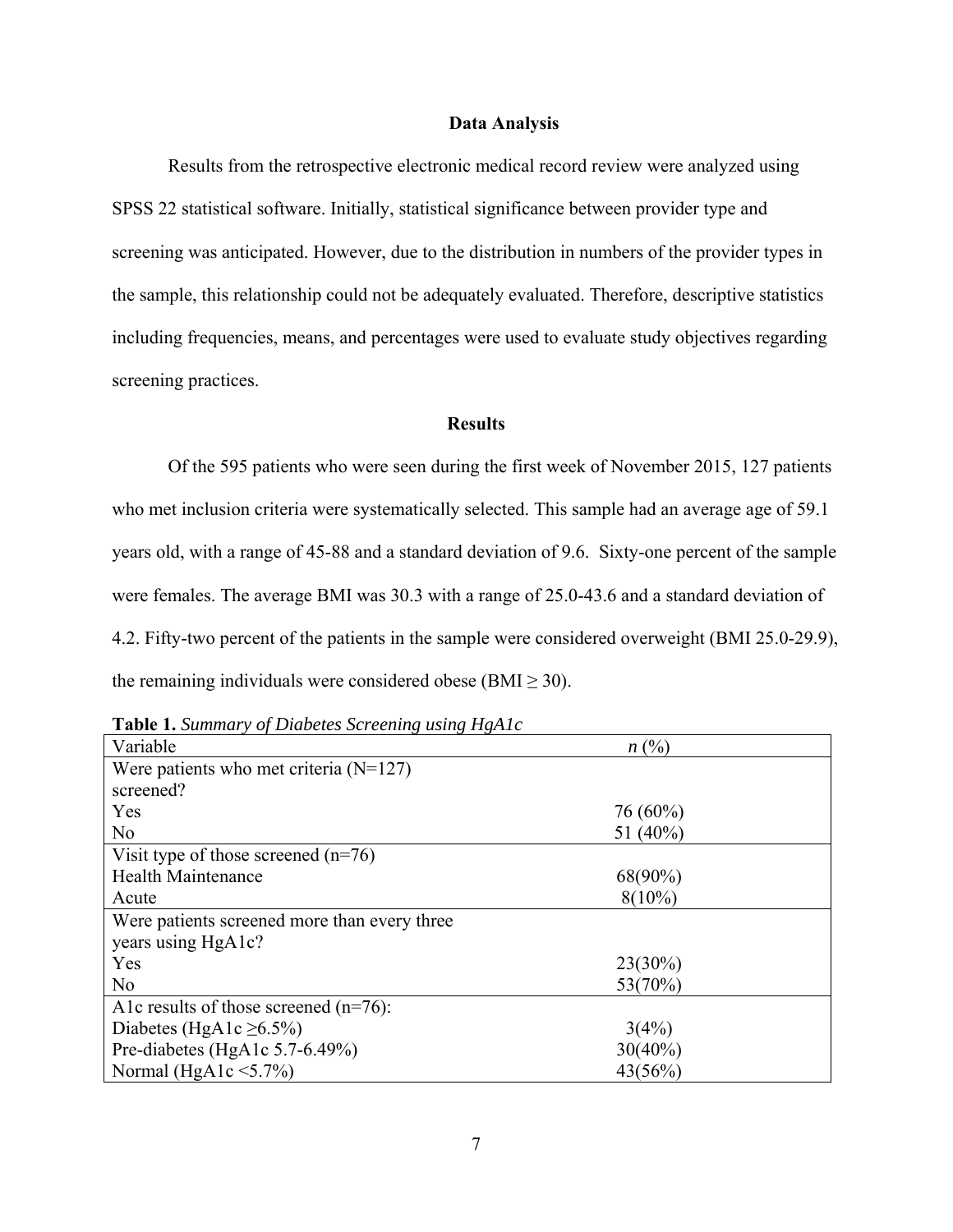Approximately 60% (n=76) of the patients who met screening criteria were screened using HgA1c measurement. The majority of screening occurred during a health maintenance visit (n=68 or 90%). Of the health maintenance visits, 76% were with a physician. Acute visits only accounted for 10% of the screenings. Of the acute visits, 62% were with an APRN.

Of those that were screened, approximately 40% met the diagnostic criteria of prediabetes with HgA1c levels between 5.7 and 6.49%. Of those individuals with prediabetes, 57% were considered obese with a BMI of 30 or greater. There were three patients (4%) that met diagnostic criteria for diabetes with HgA1c levels of 6.5% or greater. Of those patients with diabetes, two thirds were obese.

Approximately 40% (n=51) of the patients who met screening criteria were not screened using HgA1c measurement in the past three years. The individuals not screened had an average of five acute visits and four health maintenance visits within that three-year period. Of those screened, 30% were screened more than once in the last three years.

#### **Discussion**

 In this setting more than half of patients meeting screening criteria were screened using HgA1c measurements. The proportion of patients screened by this clinic (60%) using HgA1c is higher than estimates in the literature of a 5-50% compliance rate for screening (Koll & Hewitt et al., 2011, Dall et al., 2012). The actual screening rate may be higher since only one of the three recommended screening tests was studied.

Most of the patients were screened during a health maintenance visit which is considered standard practice. The majority of screening tests were ordered by physicians, which aligns with the practice model of this particular clinic, as APRNs are not assigned to patients as primary care providers and screening is not expected at acute visits. Initially there was interest in comparing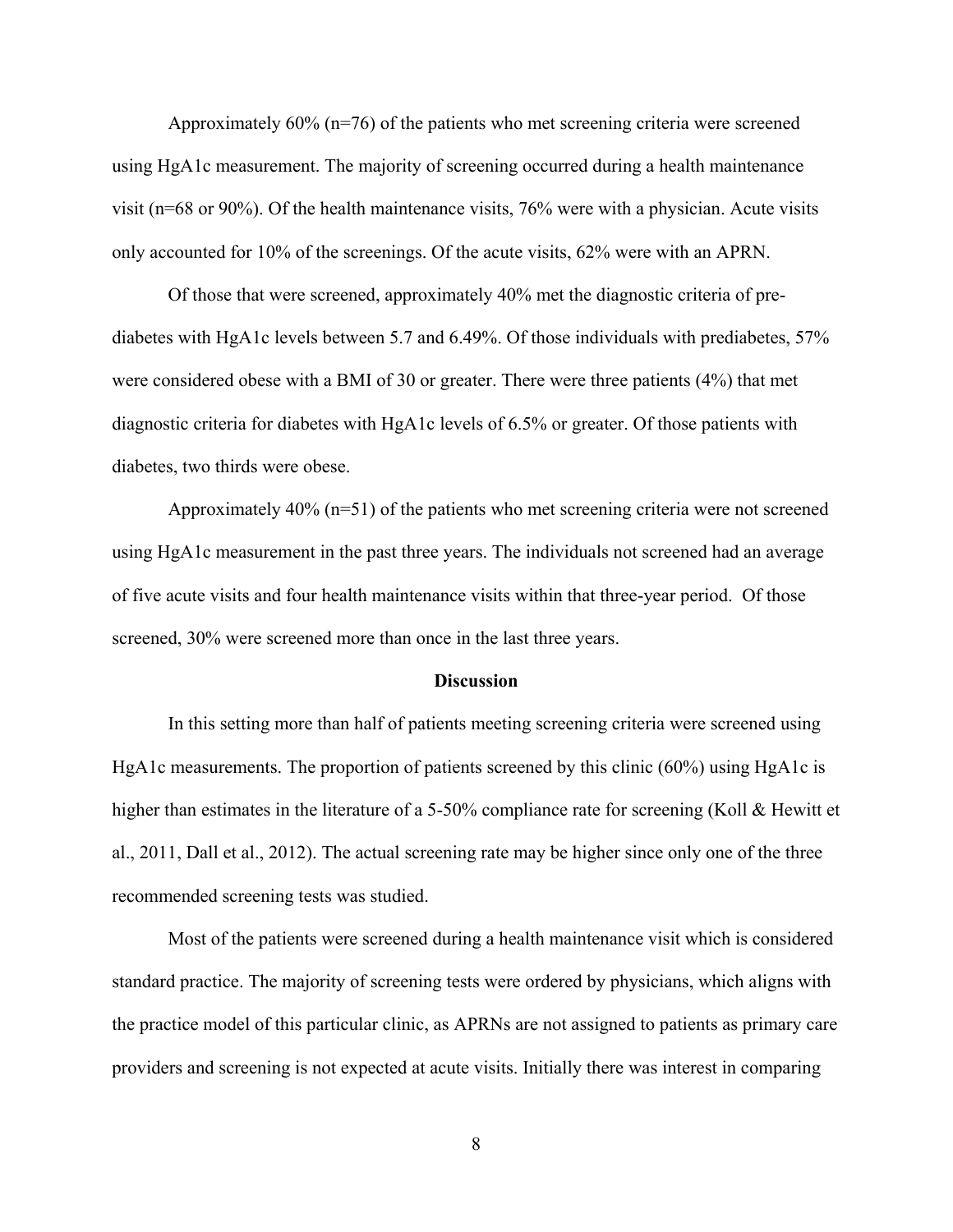screening rates between providers, due to the distribution in this sample, this comparison was not possible. Though the majority of screenings were conducted at health maintenance visits, it may be the case that acute visits are the only screening opportunities for some individuals.

There are several reasons why patients do not come in for health maintenance visits which may include lack of time, resources, insurance, or motivation. Some individuals believe that they do not need to see a health care provider unless they are ill. Others may be unaware of the benefits of regular contact with a health care provider, such as screening, and the risks of not being seen regularly. Therefore, health care providers must capitalize on opportunities when they present themselves. Preventive services, such as screening, at acute problem visits are not ideal. Necessary and important information about why screening is indicated, the type of screening, possible outcomes, and follow up are diluted due to the limited allotted time. Also, patients may not be receptive to recommendations for screening because they are focused on the acute problem that brought them in. Research evaluating patient barriers to health maintenance visits and potential solutions is needed.

Forty percent of the patients who met screening criteria had not been screened with HgA1c measurement in the past three years. The patients who were not screened presented to the clinic for five acute visits and four health maintenance visits, on average, over the past three years. They had an average of eight visits with a physician and one visit with an APRN in the past three years. These findings suggest that physicians had more interaction with the patients who were not screened with HgA1c measurements. However, the provider may have screened the patient using fasting plasma glucose as part of routine laboratory testing.

 Approximately 30% of patients who were screened in this study had been screened more than once in the past three years. This specific data was collected at the request of the clinic to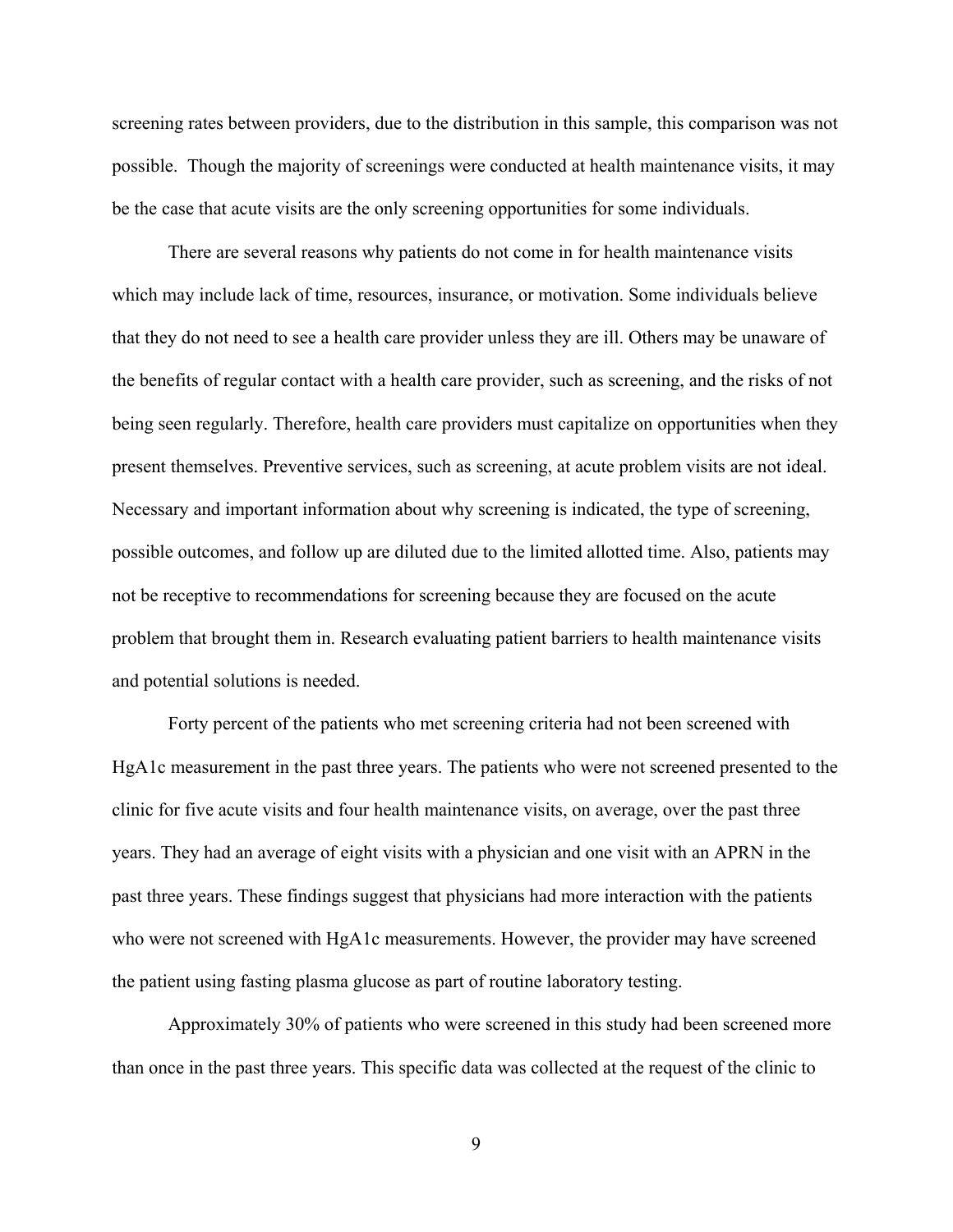determine whether they were screening patients inappropriately, or more often than the recommended three-year interval. Though the ADA (2015) discouraged screening more than every three years, there may be indications for retesting such as the development of new risk factors or previous testing that indicated increased risk. For instance, if the patient was newly diagnosed with hypertension or hyperlipidemia, screening would be indicated. Also, if a patient presents with symptoms such as blurred vision, frequent urinary tract infections, frequent yeast infections, or numbness or tingling of the extremities, screening for diabetes would be indicated as part of the diagnostic workup. Since this study focused on BMI and age as primary risk factors, it may not be sufficient in determining screening too frequently because other risk factors were not considered.

 Pre-diabetes was noted in 40% of the patients screened in this study. This is consistent with the national average of 35-50% of adults having pre-diabetes, validating screening individuals who have risk factors for diabetes (CDC, 2011). Of those patients with prediabetes, only 57% were considered obese. Of the three patients identified as having diabetes, only two thirds had a BMI of 30 or greater. Once individuals are screened appropriately, interventions can be implemented to decrease the progression of pre-diabetes to diabetes.

#### **Limitations**

A major limitation of this study was the evaluation of the HgA1c as a screening method. Though 40 percent of patients meeting the inclusion criteria were not screened, it is possible that providers used a fasting glucose test which is part of the metabolic profile typically ordered. However, in the electronic medical record used for this study, it was difficult to determine whether or not the patient was fasting for these routine labs. The HgA1c measurement was the only diabetes screening test evaluated because it is the most accurate and specific to diabetes.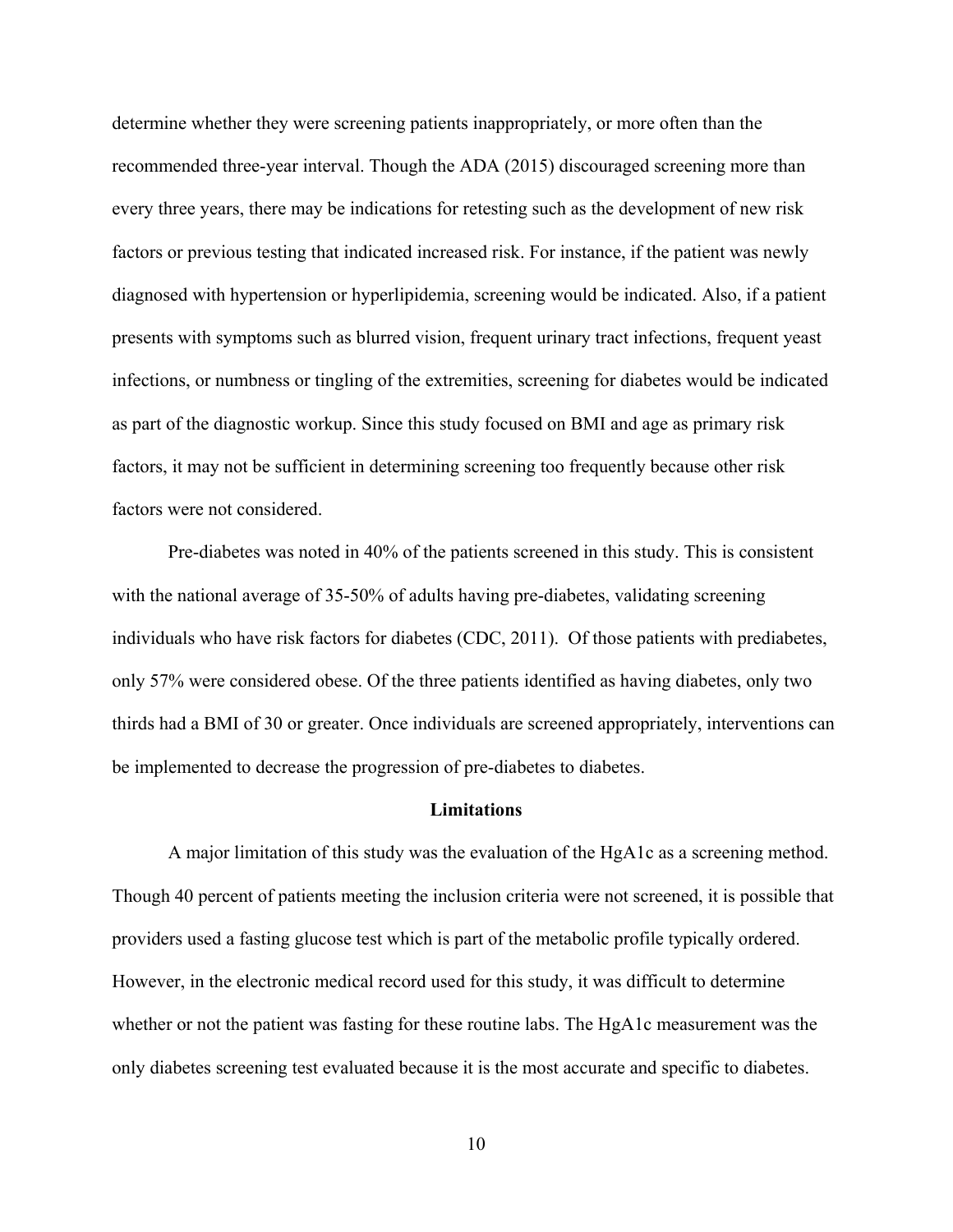Therefore, this study may not adequately portray overall screening practices or compliance with the screening guidelines.

 There were other limitations of this study because of the design. This study did not evaluate screening or rescreening based on risk factors other than age and BMI. Secondly, the original objective to compare screening practices by provider type was not met because the patients were not divided evenly by provider. Also, the practice model of the clinic setting was not conducive to comparisons of providers as APRNs are not assigned as PCPs. Lastly, this study did not get provider input on preferred screening method (i.e. fasting plasma glucose versus HgA1c) which could have explained the individuals who were not screened using HgA1c.

#### **Implications for Practice**

 Though the ADA has clear definitions of when and how to screen, provider compliance with screening guidelines could use improvement. The ADA (2015) recommends HgA1c as the screening test of choice as it is convenient and unaffected by fasting status. Also, the HgA1c is specific to diabetes. When a provider orders this measurement, they are intentionally looking for the presence of diabetes. Clearly, it appears that it should be the only test recommended to screen for diabetes in the future.

 Since the ADA updates recommendations for screening and diagnosing diabetes annually, a formal educational session to review the latest updates may be useful in this and other primary care clinics. It may also be beneficial to educate the public about risk factors for diabetes, the importance of early detection, and available screening methods. Evaluation of current procedures once a patient is diagnosed with diabetes or prediabetes would be helpful in determining appropriate use of evidence-based interventions such as healthy diet, regular physical activity, and weight loss.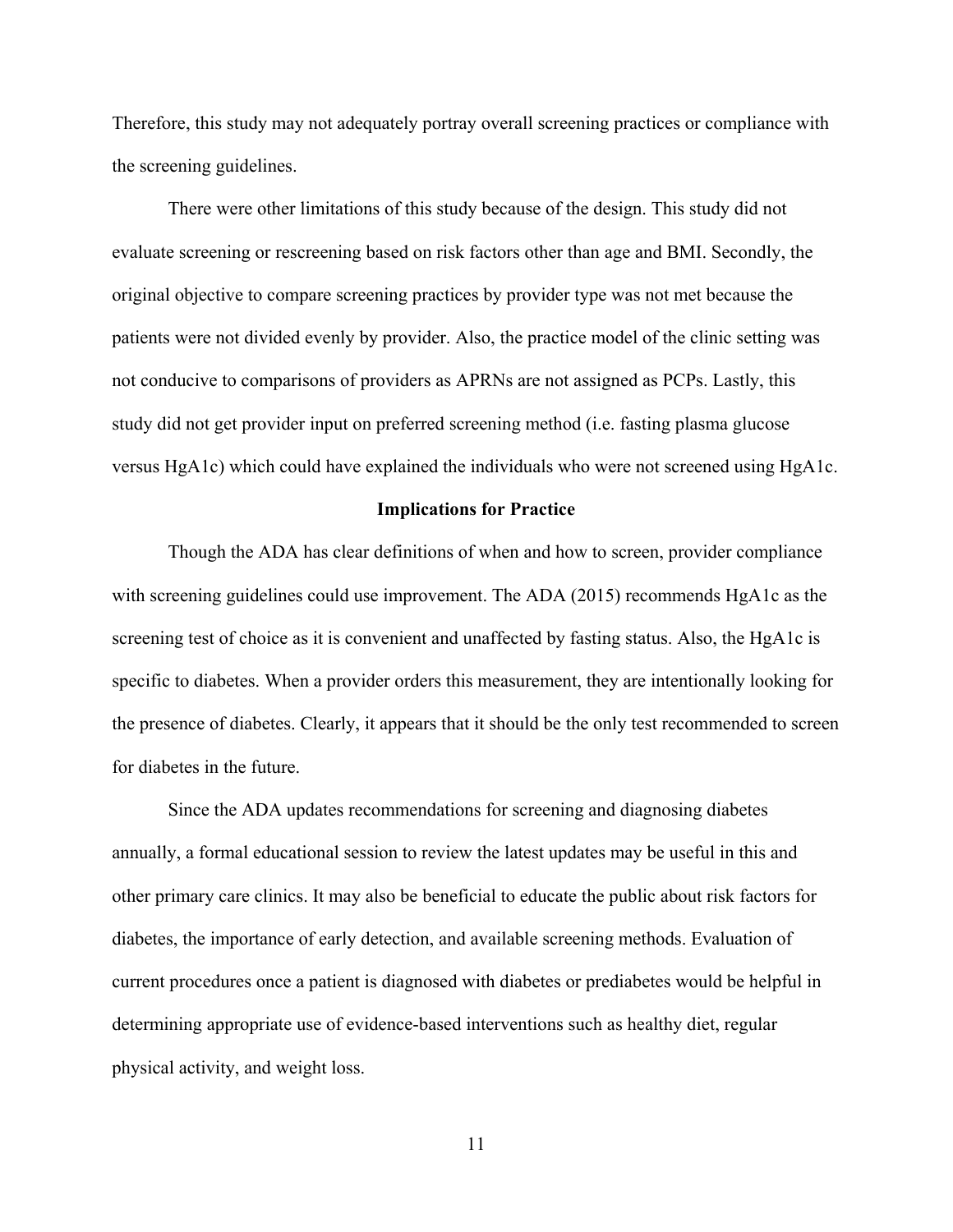Finally, several other quality improvement questions need to be answered and evaluated. The pros, cons, and barriers to screening at acute versus health maintenance visits should be explored. Analysis of rescreening practices and whether they are cost effective would be useful to improve current standards of care. Determining what processes and procedures are in place once a provider receives results of screening tests would be helpful to ensure adequate follow up and timely intervention. Barriers to compliance with screening guidelines and interventions to improve compliance should be assessed as well.

#### **Conclusion**

In conclusion, diabetes is a major health issue in the United States which warrants attention by every health provider. Screening for diabetes using an evidence-based protocol, such as one published by the ADA, can lead to early diagnosis of diabetes and pre-diabetes. Identification of individuals at risk for diabetes is essential for early intervention and prevention of progression of the disease and/or complications. Despite provider adherence to the 2015 ADA guidelines at this clinic, was approximately 60% and above national norms of 5-50% for all screening methods, a significant percentage of patients had not been screened. Since early detection and intervention can positively affect quality of life and health outcomes for patients, there is reason to strive for even more improvement.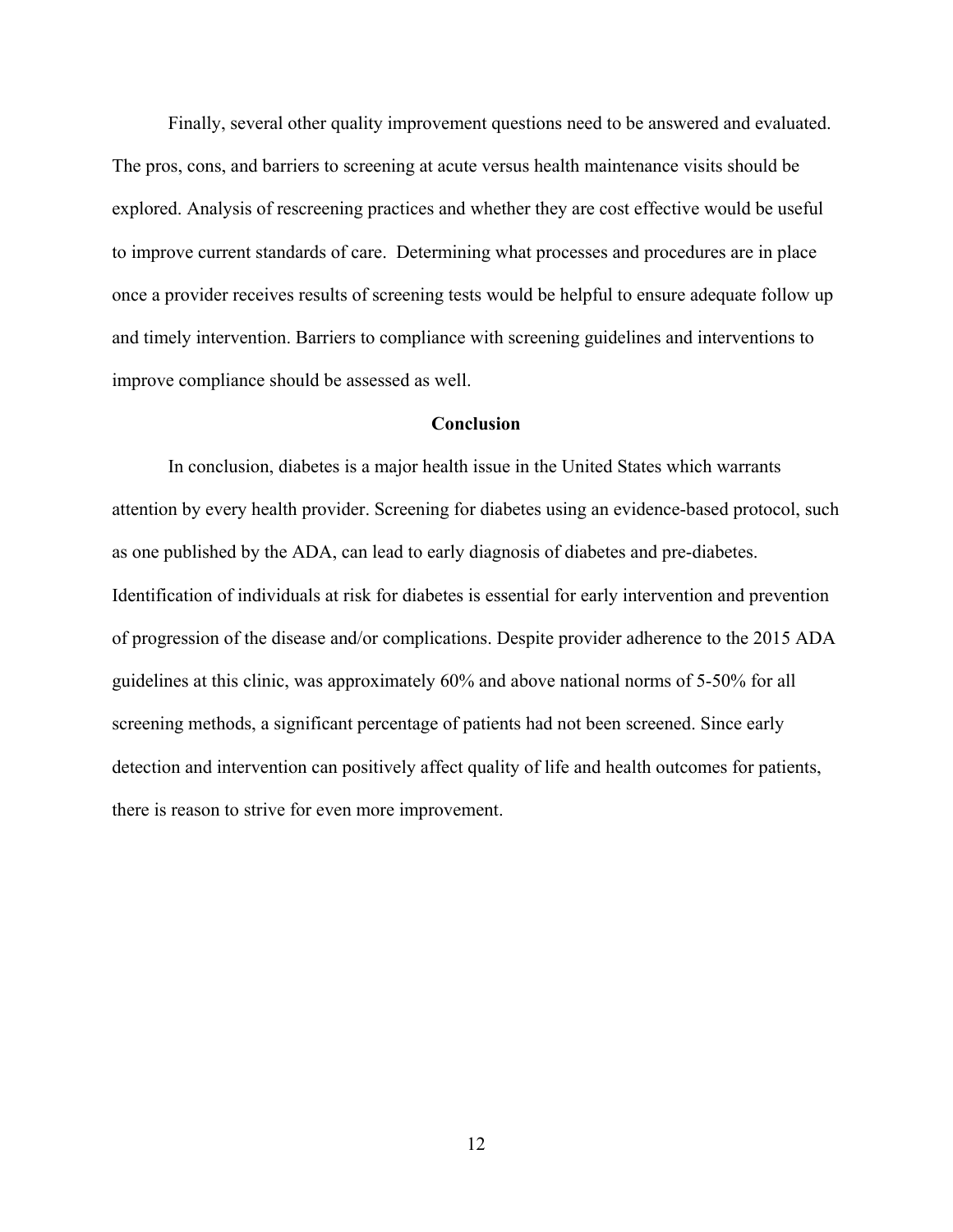# **Appendix A**

# Data Collection Table

| Patient# | Age | BMI<br>reading<br>at this<br>visit | Gender | Was<br>HgA1C<br>ordered<br>since<br>turning<br>$45$ (or<br>in the<br>past 3<br>years) | Age of<br>the<br>patient<br>when<br>HgA1C<br>ordered | Has<br>patient<br>been<br>screened<br>more<br>often<br>than<br>every 3<br>years? | Acute<br><sub>or</sub><br>HM<br>visit? | Hg<br>A1C<br>result | Provider<br>type<br>when<br>HgA1C<br>ordered | Total<br>number<br>of acute<br>visits in<br>the past<br>3 years<br>when no<br>HgA1c<br>done for<br>diagnosis | Total<br>number<br>of HM<br>visits in<br>the past<br>3 years<br>when no<br>HgA1c<br>done for<br>diagnosis | Number<br>of visits<br>with<br><b>APRN</b><br>in the<br>past 3<br>years<br>when no<br>HgA1c<br>done for<br>diagnosis | Number of<br>visits with<br>MD in the<br>past 3 years<br>when no<br>HgA1c done<br>for diagnosis |
|----------|-----|------------------------------------|--------|---------------------------------------------------------------------------------------|------------------------------------------------------|----------------------------------------------------------------------------------|----------------------------------------|---------------------|----------------------------------------------|--------------------------------------------------------------------------------------------------------------|-----------------------------------------------------------------------------------------------------------|----------------------------------------------------------------------------------------------------------------------|-------------------------------------------------------------------------------------------------|
|          |     |                                    |        |                                                                                       |                                                      |                                                                                  |                                        |                     |                                              |                                                                                                              |                                                                                                           |                                                                                                                      |                                                                                                 |
|          |     |                                    |        |                                                                                       |                                                      |                                                                                  |                                        |                     |                                              |                                                                                                              |                                                                                                           |                                                                                                                      |                                                                                                 |
|          |     |                                    |        |                                                                                       |                                                      |                                                                                  |                                        |                     |                                              |                                                                                                              |                                                                                                           |                                                                                                                      |                                                                                                 |
|          |     |                                    |        |                                                                                       |                                                      |                                                                                  |                                        |                     |                                              |                                                                                                              |                                                                                                           |                                                                                                                      |                                                                                                 |
| 4        |     |                                    |        |                                                                                       |                                                      |                                                                                  |                                        |                     |                                              |                                                                                                              |                                                                                                           |                                                                                                                      |                                                                                                 |
| 5        |     |                                    |        |                                                                                       |                                                      |                                                                                  |                                        |                     |                                              |                                                                                                              |                                                                                                           |                                                                                                                      |                                                                                                 |
| 6        |     |                                    |        |                                                                                       |                                                      |                                                                                  |                                        |                     |                                              |                                                                                                              |                                                                                                           |                                                                                                                      |                                                                                                 |
|          |     |                                    |        |                                                                                       |                                                      |                                                                                  |                                        |                     |                                              |                                                                                                              |                                                                                                           |                                                                                                                      |                                                                                                 |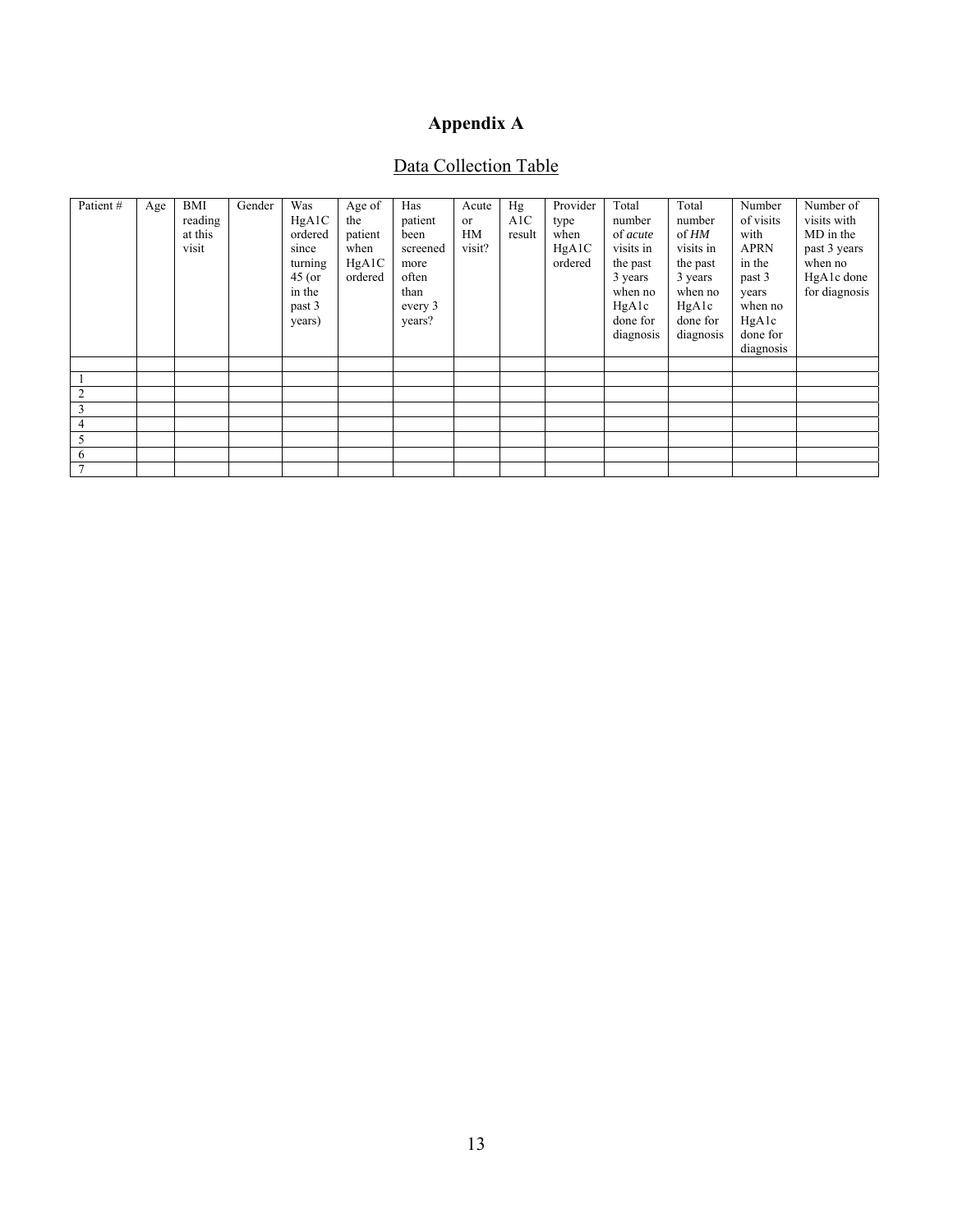#### References

Centers for Disease Control and Prevention. (2011). *National diabetes fact sheet: national estimates and general information on diabetes and prediabetes in the United States, 2011*. Retrieved from http://www.cdc.gov/diabetes/pubs/pdf/ndfs\_2011.pdf

Centers for Disease Control and Prevention. (2012). *National diabetes surveillance system*. Retrieved from http://gis.cdc.gov/grasp/diabetes/DiabetesAtlas.html

- Chatterjee, R., Venkat Narayan, K.M., Lipscomb, J., Phillips, L.S. (2010). Screening adults for pre-diabetes and diabetes may be cost-saving. *Diabetes Care, 33*(7), 1484-1490.
- Dall, T.M., Narayan, K.M., Gillespie, K.B., Gallo, P.D., Blanchard, T.D., Solcan, M., Grady, M.O. & Quick, W.W. (2014). Detecting type 2 diabetes among asymptomatic adults in the United States: modeling American Diabetes Association versus US Preventive Services Task Force diabetes screening guidelines. *Population Health Metrics, 12*(12). doi:10.1186/1478-7954-12-12
- Degling, C., Rock, M., Rogers, W.A. (2012). Testing relationships: ethical arguments for screening for type 2 diabetes mellitus with HbA1C. *Journal of Medical Ethics, 38,* 180- 183. Doi:10.1136/medethics-2011-100086
- Hanna, F., Geen, J., Issa, B.G., Tahrani, A.A., Fryer, A.A. (2012). Limitations of glycosylated haemoglobin (HbA1c) in diabetes screening. *Practical Diabetes, 29*(1), 29-31.
- Kentucky Department for Medicaid Services. (2015). *Kentucky diabetes report.* Retrieved from http://chfs.ky.gov/NR/rdonlyres/7D367886-671C-435E-BCF4- B2A740438699/0/2015DiabetesReportFinal.pdf
- Koll, E., & Hewitt, J.B. (2001). Adherence to 1997 diabetes screening guidelines in a large ambulatory clinic. *The Diabetes Educator, 27*(3), 387-392.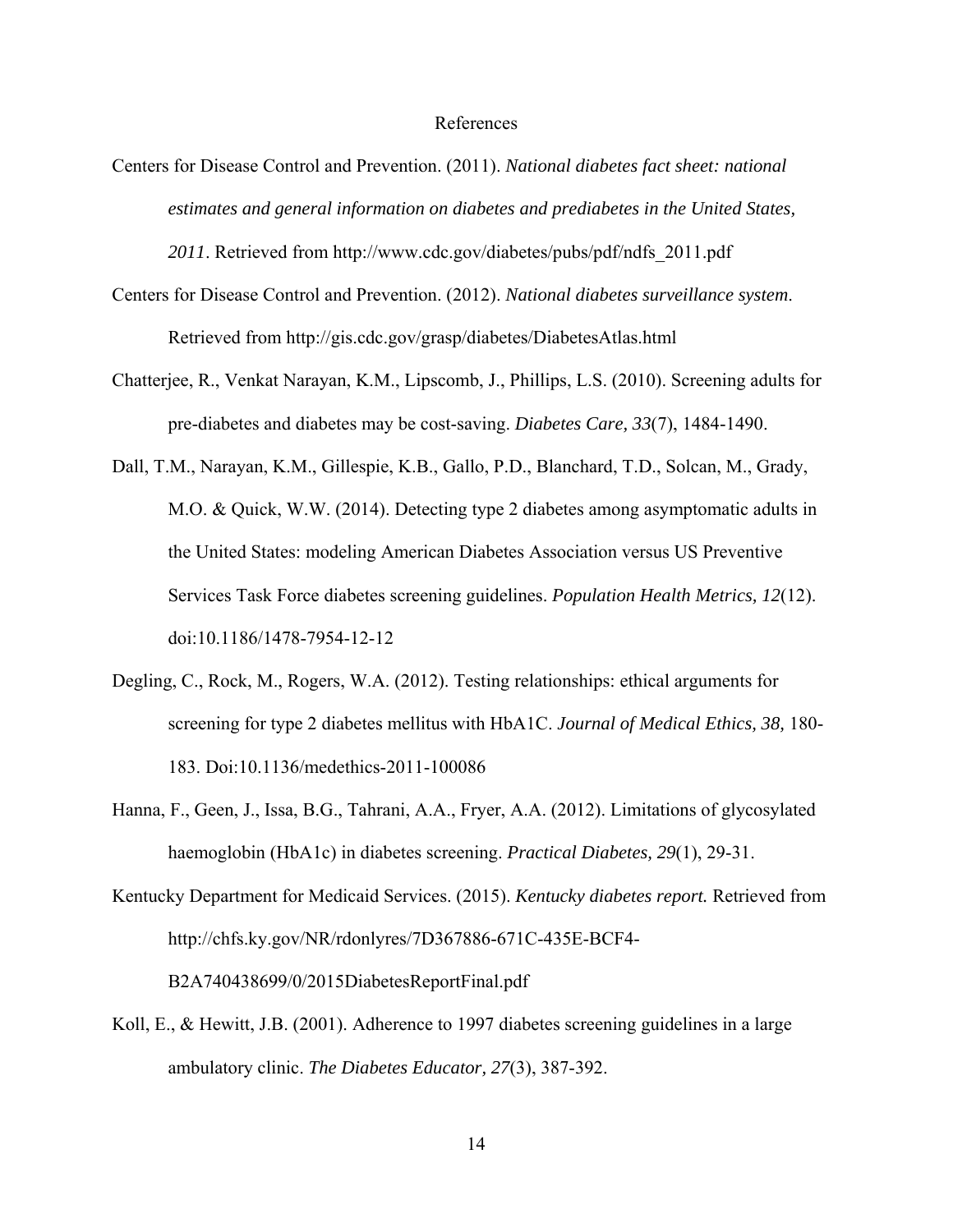- Kuntz, S., Johnson, E.L., Blehm, J., & Hosford, C.C. (2012). Use of A1C for screening and diagnosis of type 2 diabetes in three rural health care systems. *Clinical Diabetes, 30*(2), 61-66.
- Sarkar, U., Lopez, A., Black, K., & Schillinger, D. (2011). The wrong tool for the job: Diabetes public health programs and practice guidelines. *American Journal of Public Health*, *101*(10), 1871-1873.
- Serrano, E., Leiferman, J., & Dauber, S. (2007). Self-efficacy and health behaviors toward the prevention of diabetes among high risk individuals living in Appalachia. *Journal of Community Health, 32*(2), 121-133.
- Siu, A.L. (2015). Screening for abnormal blood glucose and type 2 diabetes mellitus: U.S. Preventive Services Task Force recommendation statement. *Annals of Internal Medicine, 163*(11), 861-869.
- The American Diabetes Association. (2015). Standards of medical care in diabetes- 2015. *Diabetes Care, 38*(1), S1-S93.
- The Diabetes Prevention Program Research Group. (2005). Strategies to identify adults at high risk for type 2 diabetes. *Diabetes Care, 28*(1), 138-144.
- United States Department of Health and Human Services. (2015). *Healthy people 2020: Diabetes*. Retrieved from https://www.healthypeople.gov/2020/topicsobjectives/topic/diabetes
- U.S. Preventive Services Task Force. (2008, May). *Grade definitions*. Retrieved from http://www.uspreventiveservicestaskforce.org/uspstf/grades.htm